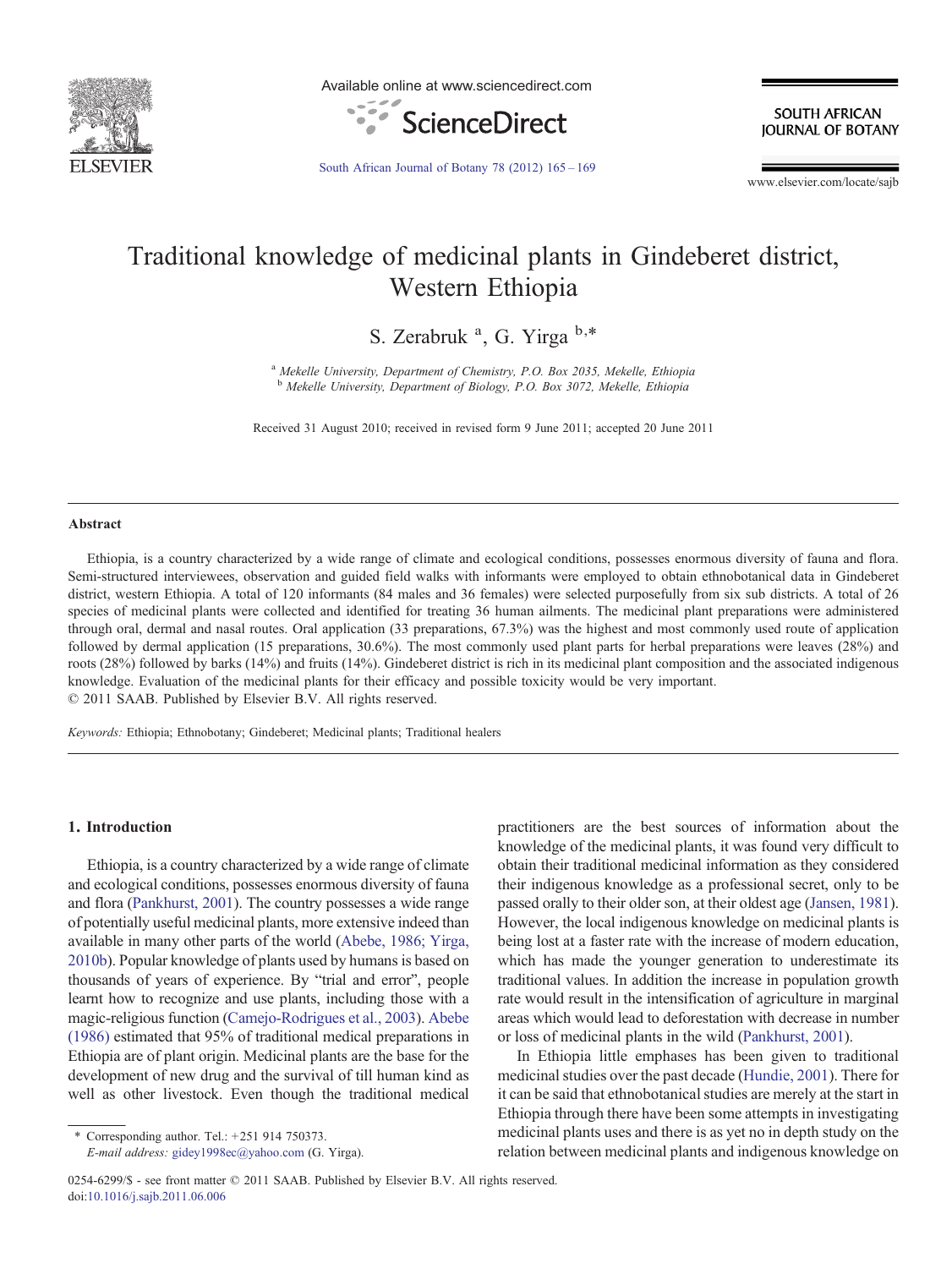sustainable management of such plant resources. Modern healthcare has never been and probably never will provide for the foreseeable future adequate and equitable health service anywhere in Africa, due to the financial limitations related to rapid population growth, political instability and poor economic performance [\(Ankobonggo, 1992\)](#page-4-0).

Due to incomplete coverage of modern medical system, shortage of pharmaceuticals and unaffordable prices of modern drugs, the majority of Ethiopian still depends on traditional medicine. The problem of ensuring the equitable distribution of modern healthcare has become more serious, as the gap between supply and demand has continued to widen. According to [Demissew and Dagne \(2001\)](#page-4-0) there is a considerable global interest in tapping the accumulated knowledge of traditional medicine, and therefore, researches are being carried out in many countries with the aim of increasing the use of traditional medicine to the welfare of the human population. Hence, the present study was initiated to investigate the medicinal plants and traditional knowledge in Gindeberet district, Western Ethiopia.

### 2. Study area

The study was conducted from September 2009 to April 2010 in Gindeberet district, West Shewa Zone of Oromiya Regional State of Ethiopia (Fig. 1), between astronomical grids of 9021' to 9050' N and 37037' to 38008' E ([Pedows, 1997\)](#page-4-0). It is located at about 270 km from Addis Abeba, the capital city of Ethiopia. The district had an elevation ranging from 1000 to 2604 m.a.s.l. ([Ema, 1988; Pedows, 1997](#page-4-0)) with a total area of about  $2417.82 \text{ km}^2$ . These areas are characterized by high average temperature (20–25 °C) and minimum rainfall (300– 600 mm) that supports grass and woody savannah of dominant Hyparhenia and Filipendula species ([Pedows, 1997](#page-4-0) as cited in [Hunduma, 2006\)](#page-4-0). The population of the district is 147,437 of which 96.3% are urban dwellers [\(Hunduma, 2006](#page-4-0)). Our studies focused on the sub-districts Mudhii, Kaachisii, Harbu Guba, Bidaru Gobata, Haroo Berbaboo and Mukadiima. The Oromo people mainly inhabited Gindeberet district.

## 3. Methods

Based on methods given by [Yirga \(2010b\),](#page-4-0) semi-structured interviewees, observation and guided field walks with informants were employed to obtain ethnobotanical data. For this study purposive sampling was employed to identify potential informants. According to [Storck et al. \(1991\),](#page-4-0) the size of the sample depends on the available fund, time and other reasons and not necessarily on the total population. Accordingly, a total of 120 informants (84 males and 36 females) were selected purposefully with the help of local administrators and local elderly people from six sub districts of the Gindeberet district ([Table 1](#page-2-0)). Recommended traditional medicine practitioners were identified as potential informants and subsequently participated in personal interviews. Interviews were based on a checklist of questions prepared before hand in English and translated to the local language (Afan Oromo). Information regarding local names of medicinal plants, preparation methods, part(s) used, diseases treated, dosage used and route of application was recorded at the spot. Observations were made on the morphological features and habitats of each medicinal plant species in the field. Based on ethnobotanical information provided by informants, specimens were collected, numbered, pressed and dried for identification and plates of each traditional medicinal plant were collected. Mr. Teresa Tolesa interviewed the informants in Afan Oromo (local language) and collected the voucher specimens of the medicinal plants on spot.



Fig. 1. Map of Ethiopia showing Gindeberet district [Source: Adapted from [Hunduma, 2006\]](#page-4-0).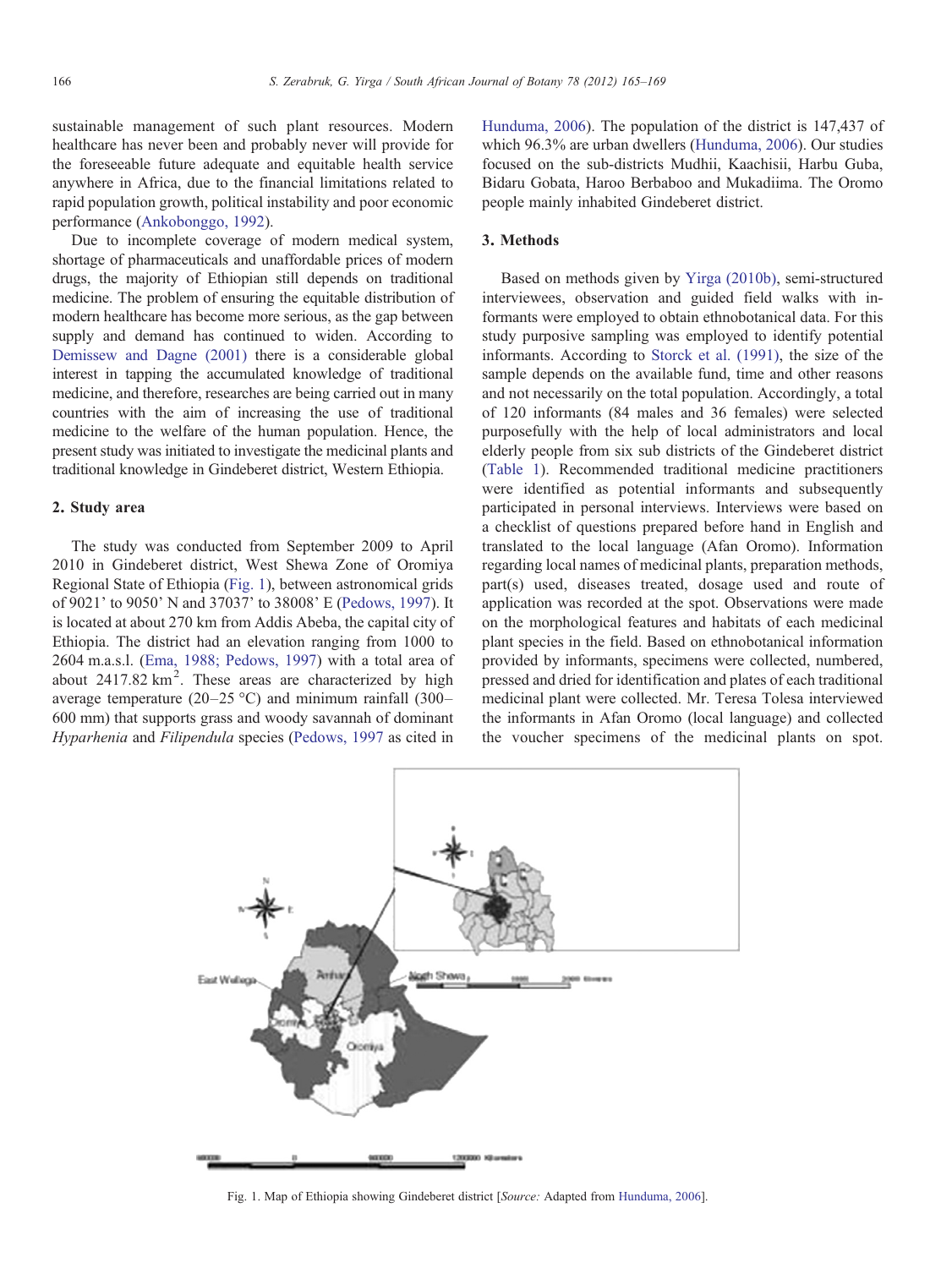<span id="page-2-0"></span>Table 1 Sample respondent selection in Gindeberet district, Oromia Western Ethiopia.

| Sub districts  | Population |      |       | Sample taken |    |       |               |
|----------------|------------|------|-------|--------------|----|-------|---------------|
|                | M          | F    | Total | M            | F  | Total | $\frac{0}{0}$ |
| Mudhii Baroo   | 360        | 392  | 752   | 14           | 6  | 20    | 2.65          |
| Kaachisii      | 345        | 298  | 643   | 14           | 6  | 20    | 3.10          |
| Harbu Guba     | 375        | 225  | 600   | 14           | 6  | 20    | 3.33          |
| Bidaru Gobata  | 261        | 194  | 455   | 14           | 6  | 20    | 0.43          |
| Haroo Berbaboo | 380        | 295  | 775   | 14           | 6  | 20    | 0.25          |
| Mukadiima      | 296        | 244  | 540   | 14           | 6  | 20    | 3.70          |
| Total          | 2017       | 1748 | 3765  | 84           | 36 | 120   | 13.46         |

Note: M-male, F-female.

Identification was done in the field as well as by comparison with authentic specimens, illustrations and taxonomic keys.

## 4. Results

The gender distribution of traditional healers was 84 (70%) and 36 (30%) for males and females, respectively and 50% were illiterate. Most of traditional healers were married (50.8%) and 71.7% were older than 46 years (Table 2). A total of 26 species of medicinal plants were collected and identified for treating 36 human ailments [\(Table 3](#page-3-0)). The medicinal plant preparations were administer through oral, dermal and nasal routes. However, oral application (33 preparations, 67.3%) was the highest and most commonly used route of application followed by dermal application (15 preparations, 30.6%) ([Table 3](#page-3-0)). The most commonly used plant parts for herbal preparations in the area were leaves (28%) and roots (28%) followed by barks (14%) and fruits (14%). 72.5% of the healers were rural residents ([Table 3](#page-3-0)).

## 5. Discussion

Plant diversity remains indispensable for human well being in providing a significant number of traditional and modern

Table 2

| .          |              |       |            |
|------------|--------------|-------|------------|
| Items      | Alternatives | Count | Percentage |
| <b>Sex</b> | Male         | 84    | 70         |
|            | $E$ amaala.  | 26    | 20         |

Background characteristics of respondents.

| <b>Sex</b>              | Male               | 84 | 70   |
|-------------------------|--------------------|----|------|
|                         | Female             | 36 | 30   |
| Age                     | $26 - 35$          | 17 | 14.2 |
|                         | $36 - 45$          | 17 | 14.2 |
|                         | $46 - 55$          | 33 | 27.5 |
|                         | > 56               | 53 | 44.2 |
| Religions               | Protestant         | 53 | 44.2 |
|                         | Ethiopian Orthodox | 67 | 55.8 |
| Residence               | Rural              | 87 | 72.5 |
|                         | Urban              | 33 | 27.5 |
| <b>Education</b> status | Illiterate         | 60 | 50   |
|                         | $1 - 4$            | 33 | 27.5 |
|                         | $5 - 8$            | 13 | 10.8 |
|                         | $9 - 12$           | 14 | 11.7 |
| Marital status          | Single             | 29 | 24.2 |
|                         | Married            | 61 | 50.8 |
|                         | Divorced           | 16 | 13.3 |
|                         | Widowed            | 14 | 11.7 |
|                         |                    |    |      |

remedies required in healthcare. Nearly 80% of the Ethiopian population still relies on plants to prevent and cure various health problems [\(Abebe and Ayehu, 1993\)](#page-4-0) because of lack of certain infrastructures like hospitals and health centers. In the present study most of the traditional healers were rural residents. This is partly because modern medicinal services are either unaffordable or unavailable to the vast majority of the rural people due to their cost coupled to lack of transport to and from health care centers. The use of traditional medicine is still wide spread in Ethiopia, and its acceptability, availability and popularity is no doubt as about 90% of the populations use it for health care needs ([WHO,](#page-4-0) [2002](#page-4-0)). According to [Konno \(2004\),](#page-4-0) easy accessibility, efficacy on treatment and affordable cost in getting health services are main reasons in preferring traditional medicine to modern medication. Medicinal plants are the main, often only source of traditional medicine for the rural population and are of high demand in the health care systems of this population when compared to modern medicine. Traditional healers were found to play an important role in the primary health care system of the rural people as they treat resource people who had little access and could not afford the cost of modern medication.

The study revealed that majority of the traditional heals were older than 46 years. Very few youths were involved in the sale and administration of herbs in the study area. As in many other parts of the country the traditional healers of the district held their indigenous knowledge in secret. In Ethiopia, it is very difficult to obtain their traditional medicinal information as they considered their indigenous knowledge as a professional secret, only to be passed orally to their older son, at their oldest age ([Jansen, 1981](#page-4-0)). Derogatory attitudes towards traditional medicine practitioners had forced healers to keep their knowledge and practices to themselves. The distribution of knowledge and services of medicinal plants are hierarchically placed. Most of the traditional healers are males and are married. This showed that they have family to support with the income realized from the sale and administration of the herbs.

Oral application was the highest and most commonly used route of application followed by dermal [\(Table 3](#page-3-0)). [Abebe and](#page-4-0) [Ayehu \(1993\)](#page-4-0) indicated oral as the main route of application used in northern Ethiopia, which accounted for 42%. Moreover, this is in agreement with the result of various ethnobotanical researchers elsewhere in Ethiopia [\(Balemie et al., 2004;](#page-4-0) [Lulekal, 2005; Mesfin, 2007; Yirga, 2010a](#page-4-0)). Both oral and dermal routes permit rapid physiological reaction of the prepared medicines with the pathogens and increase its curative power ([Mesfin, 2007\)](#page-4-0). Majority (94%) of these preparations are drawn from mixtures of different plant species with different additive substances like honey, butter, oil, milk, salt, bread etc ([Table 3\)](#page-3-0) for the treatment of single ailment. Similar result was also reported elsewhere ([Gidey, 1999; Tamene, 2000; Mesfin,](#page-4-0) [2007](#page-4-0)). [Abebe \(1986\)](#page-4-0) has also identified the additive substances in herbal remedy preparations with their possible benefits. The most commonly used plant parts for herbal preparations in the area were roots and leaves. Previous reports in Ethiopia have shown that leaves were the most commonly used and followed by roots to treat various health problems ([Bayafers, 2000;](#page-4-0) [Gidey, 1999\)](#page-4-0). High threat to the mother plant comes with root,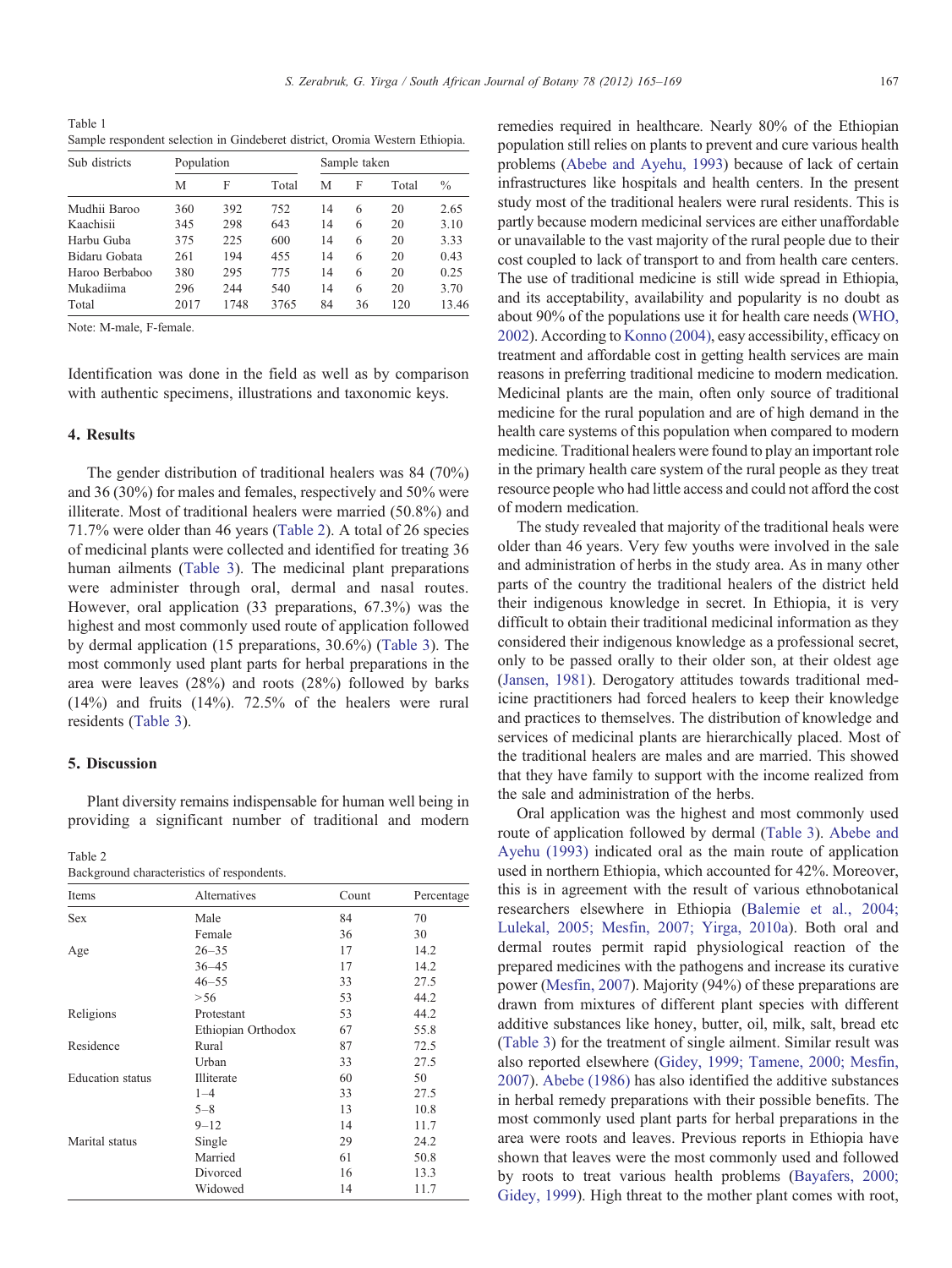<span id="page-3-0"></span>

| ٧<br>۰, |  |
|---------|--|

|  |  |  | List of medicinal plants, diseases treated, ingredients added, parts used and rout of administration of remedies. |
|--|--|--|-------------------------------------------------------------------------------------------------------------------|
|--|--|--|-------------------------------------------------------------------------------------------------------------------|

| Plant species                                   | Family         | Diseases treated            | Ingredients added                     | Parts used  | Application routes |
|-------------------------------------------------|----------------|-----------------------------|---------------------------------------|-------------|--------------------|
| Brucea antidysenterica Lam.                     | Simaroubaceae  | Dysentery                   | Honey                                 | Fruit       | Oral               |
|                                                 |                | Snake bite                  | <b>Butter</b>                         | Leaf        | Dermal             |
|                                                 |                | Tooth ache                  | <b>Butter</b>                         | <b>Bark</b> | Oral               |
|                                                 |                | Jaundice                    | None                                  | Fruit       | Oral               |
| Calpurnia aurea Benth.                          | Fabaceae       | Eye disease                 | Leaf                                  | Leaf        | Dermal             |
|                                                 |                | Snake bite                  | Milk                                  | Leaf        | Oral               |
|                                                 |                | Vomiting                    | None                                  | Root        | Oral               |
|                                                 |                | Stomach                     | None                                  | Bark        | Oral               |
| Justicia schimperiana Hochst.                   | Acanthaceae    | Gonorrhea                   | Croton macrostachyus                  | Leaf        | Oral               |
|                                                 |                | Malaria                     | None                                  | Leaf        | Oral               |
|                                                 |                | Rabies                      | Brucea antidysenterica                | Leaf        | Oral               |
|                                                 |                | Headache                    | None                                  | Leaf        | Oral               |
| Acacia mellifera Benth.                         | Fabaceae       | Sexual incompetence of male | Root and barks of Amaranthus cruentus | Root        | Oral               |
| Croton macrostachyus Hochst                     | Euphorbiaceae  | Skin disease                | Hagenia abyssinica                    | Fruit       | Dermal             |
| Embelia schimperi Vatke.                        | Myrsinaceae    | Tape worm                   | None                                  | Fruit       | Oral               |
| Allium sativum Linn.                            | Alliaceae      | Closed wound                | None                                  | Bark        | Dermal             |
|                                                 |                | Cold                        | Honey                                 | <b>Bark</b> | Oral               |
|                                                 |                | Cough                       | Honey                                 | Root        | Oral               |
|                                                 |                | Headache                    | Oil                                   | <b>Bark</b> | Dermal             |
|                                                 |                | Malaria                     | Girardinia diversifolia               | Root        | Nasal              |
|                                                 |                | Skin disease                | Girardinia diversifolia               | Root        | Dermal             |
|                                                 |                | Sour throat                 | None                                  | <b>Bark</b> | Oral               |
| Hagenia abyssinica Bruce.                       | Rosaceae       | Tape worm                   | Water                                 | Leaf        | Oral               |
| Lepidium sativum Linn.                          | Cruciferae     | Male heart ache             | Schinus molle ginger<br>Honey         | Seed        | Oral               |
| Catha edulis Endl.                              | Celastraceae   | Skin disease                | Honey                                 | Seed        | Oral               |
| Citrus aurantifolia Christm.                    | Rutaceae       | Inflammation of lung        | None                                  | Root        | Oral               |
| Phytolacca dodecandra L'Hér.                    | Phytolaccaceae | Abortion                    | Apodytes dimidiate                    | Root        | Oral               |
|                                                 |                | Anthrax                     | Apodytes dimidiate                    | Root        | Oral               |
|                                                 |                | Itchy                       | Apodytes dimidiate                    | Root        | Dermal             |
| <i>Ricinus communis</i> Linn.                   | Euphorbiaceae  | Cold                        | Water                                 | Root        | Oral               |
|                                                 |                | Dysentery                   | Water                                 | Root        | Oral               |
|                                                 |                | Itchy                       | Oil                                   | Root        | Oral               |
| Dodonaea angustifolia Linn.                     | Sapindaceae    | Tape worm                   | Salt                                  | Leaf        | Oral               |
| Ekebergia capensis Sparrm.                      | Meliaceae      | Cold                        | Salt                                  | Leaf        | Oral               |
| Eucalyptus globulus Labill.                     | Myrtaceae      | Skin diseases               | None                                  | Leaf        | Dermal             |
| Capparis tomentosa Lam.                         | Capparaceae    | Evil eye                    | Dumoga birbira                        | <b>Bark</b> | Dermal             |
|                                                 |                |                             |                                       | Root        |                    |
| Myrsine africana Linn.                          | Myrsinaceae    | Tape warm                   | Injera                                | Seed        | Oral               |
|                                                 |                | To relieve menstrual        | Milk                                  | Seed        | Oral               |
| Linum usitatissimum Linn.                       | Linaceae       | Dandruff                    | Water                                 | Seed        | Oral               |
| Englerina Woodfordioides Schweinf. Loranthaceae |                | Syphilis                    | <b>Butteg</b>                         | Seed        | Oral               |
| Plantago lanceolata Linn.                       | Plantaginaceae | Open would                  | Water                                 | Leaf        | Dermal             |
|                                                 |                | Wart                        | Food                                  | Leaf        | Dermal             |
| Schefflera abyssinica Harms.                    | Araliaceae     | Itching                     | <b>Butter</b>                         | Leaf        | Dermal             |
|                                                 |                | Teeth ache                  | Milk                                  | Shoot tip   | Dermal             |
| Solanum incanum Linn.                           | Solanaceae     | Ear pain                    | None                                  | Fruit       | Dermal             |
|                                                 |                | Gonorrhea                   | None                                  | Flower      | Oral               |
| Trigonella polycerata Linn.                     | Fabaceae       | Skin disease                | Vicia faba                            | Fruit       | Dermal             |
|                                                 |                |                             | Brucea antidysenterica                |             |                    |
| Apodytes dimidiata Meyer.                       | Lcacinaceae    | Anthrax                     | Phytolacca dodecandra                 | Root        | Oral               |
| Amaranthus hybridus Linn.                       | Amaranthaceae  | Jaundice                    | <b>Bread</b>                          | Fruit       | Oral               |

bark and stem harvest. Medicinal plant harvest that involves roots, rhizomes, bulbs, barks and stems have serious effect on the survival of mother plants [\(Abebe and Ayehu, 1993\)](#page-4-0). The mode of administration was mainly through oral and dermal. Gindeberet district is rich in its medicinal plant composition and the associated indigenous knowledge. Encouraging the local herbal medicinal practitioners to enhance the use of traditional

medicine and evaluation of the medicinal plants for their efficacy and possible toxicity would be very important.

## Acknowledgements

We are indebted to the inhabitants of Gindeberet district, particularly the traditional medical practitioners for sharing their